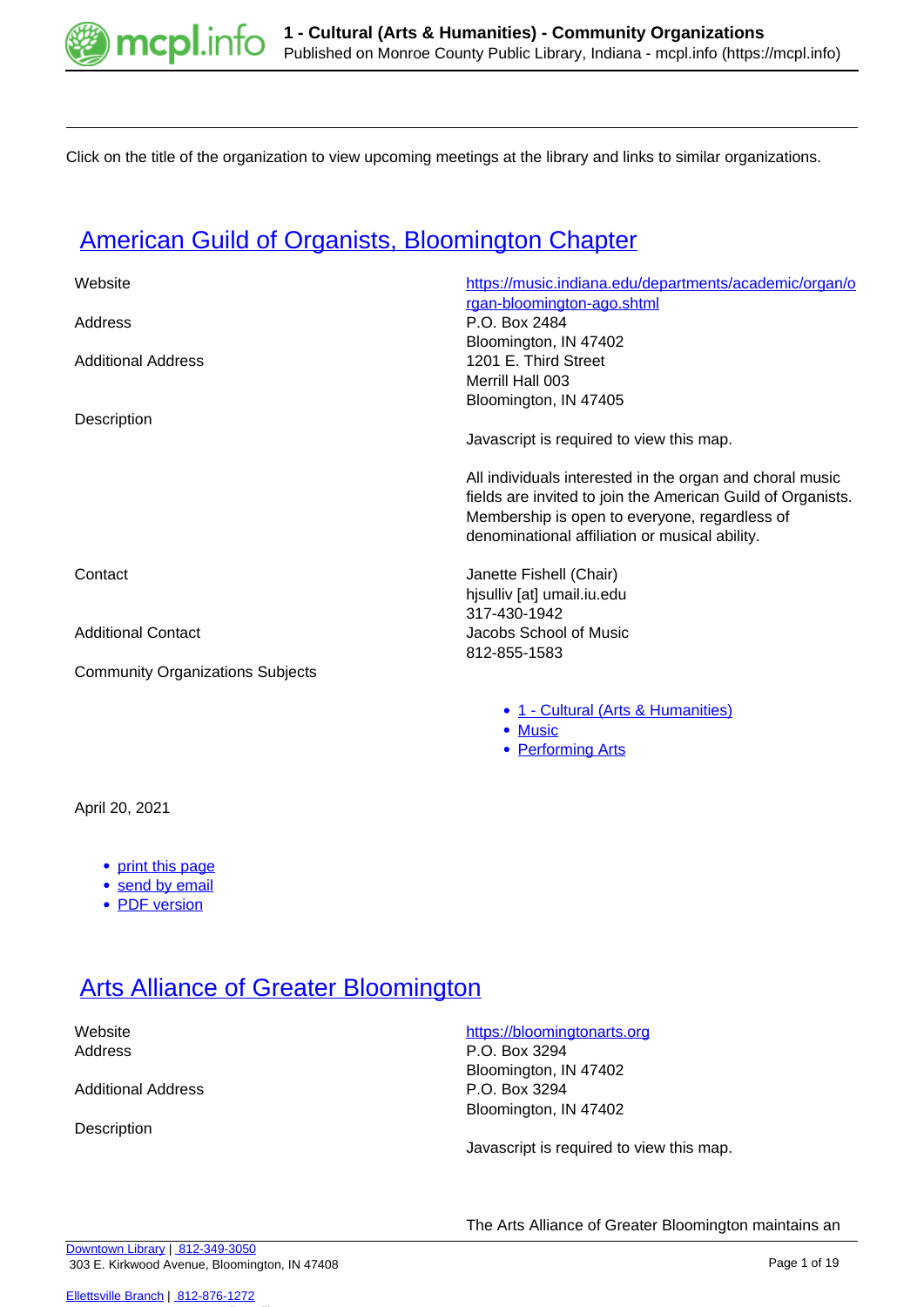

Artist Directory & promotes local arts with a unified voice.

The AAGB is an association of artists, art organizations, and arts advocates dedicated to furthering arts of every type in our area by providing a forum for communication, encouragement, and action. It aims to be a collective and unified voice for the arts in all their diversity to improve the general condition of artists and their organizations. Through this collective action the Alliance seeks to reinforce the vitality of the Bloomington area as a center for the arts for our citizens and a vibrant destination for visitors.

**Contact** Contact **Joanne Shank** info [at] bloomingtonarts.org 812-824-9861 Year Established 2010 Incorporation Status **Incorporated** 

• [1 - Cultural \(Arts & Humanities\)](https://mcpl.info/community-organization-subjects/24945)

[Art](https://mcpl.info/taxonomy/term/25010)

• [Theater](https://mcpl.info/taxonomy/term/25042)

January 22, 2020

• [print this page](https://mcpl.info/print/commorg/arts-alliance-greater-bloomington?mini=2021-09)

Community Organizations Subjects

- [send by email](https://mcpl.info/printmail/commorg/arts-alliance-greater-bloomington?mini=2021-09)
- [PDF version](https://mcpl.info/printpdf/commorg/arts-alliance-greater-bloomington?mini=2021-09)

#### **[BCT Management, Inc. Buskirk Chumley Theater](https://mcpl.info/commorg/bct-management-inc-buskirk-chumley-theater)**

| Website<br>Address                                                     | https://buskirkchumley.org<br>114 East Kirkwood Avenue<br>Bloomington, IN 47408                                                                                                             |
|------------------------------------------------------------------------|---------------------------------------------------------------------------------------------------------------------------------------------------------------------------------------------|
| Description                                                            |                                                                                                                                                                                             |
|                                                                        | Javascript is required to view this map.                                                                                                                                                    |
|                                                                        | The mission of BCT Management, Inc. is to develop the<br>Buskirk-Chumley Theater as a high quality and widely<br>accessible performance venue operated in a fiscally<br>responsible manner. |
| Contact                                                                | Lily Bonwich (Development Manager)<br>community [at] buskirkchumley.org<br>8126763035                                                                                                       |
| <b>Additional Contact</b>                                              | <b>Technical Director</b>                                                                                                                                                                   |
| <b>Incorporation Status</b><br><b>Community Organizations Subjects</b> | Exempt                                                                                                                                                                                      |
|                                                                        | • 1 - Cultural (Arts & Humanities)                                                                                                                                                          |

[Downtown Library](https://mcpl.info/geninfo/downtown-library) | [812-349-3050](tel:812-349-3050) 303 E. Kirkwood Avenue, Bloomington, IN 47408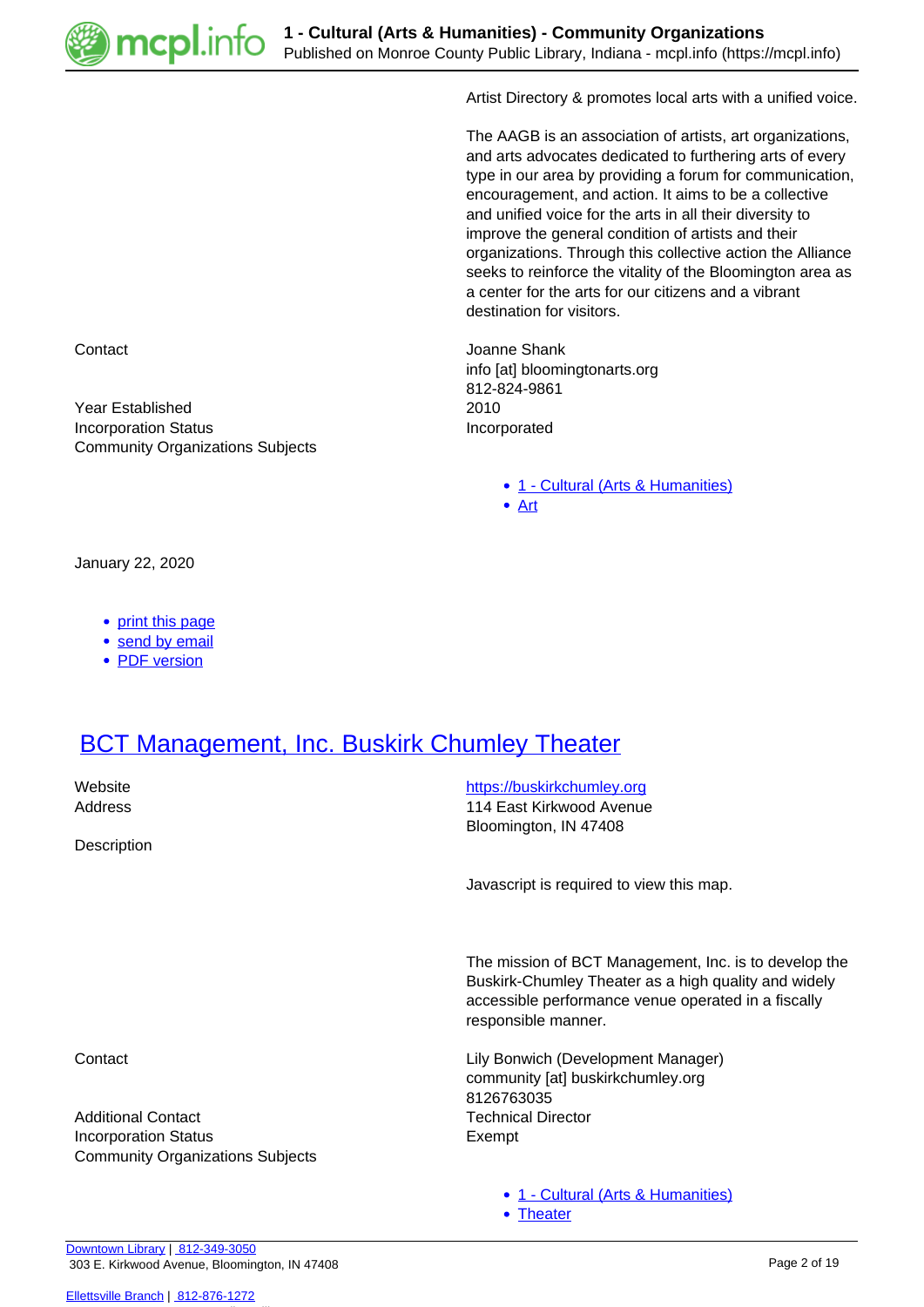

December 29, 2020

- [print this page](https://mcpl.info/print/commorg/bct-management-inc-buskirk-chumley-theater?mini=2021-09)
- [send by email](https://mcpl.info/printmail/commorg/bct-management-inc-buskirk-chumley-theater?mini=2021-09)
- [PDF version](https://mcpl.info/printpdf/commorg/bct-management-inc-buskirk-chumley-theater?mini=2021-09)

#### **[Bloomington Amateur Radio Club](https://mcpl.info/commorg/bloomington-amateur-radio-club)**

Website **<http://bloomingtonradio.org>** 

Address P.O. Box 8361 Bloomington, IN 47407 Description **Monthly meetings** 7 PM - Bloomington Hospital in Wegmiller Auditorium 1st Friday of each month

> We are a club of Amateur Radio Operators living, working, and operating in and around Bloomington, Indiana.

Contact kc9rpx [at] gmail.com 812-391-2661

- [1 Cultural \(Arts & Humanities\)](https://mcpl.info/community-organization-subjects/24945)
- [Radio](https://mcpl.info/taxonomy/term/25036)

Year Established 1962 Community Organizations Subjects

December 12, 2019

- [print this page](https://mcpl.info/print/commorg/bloomington-amateur-radio-club?mini=2021-09)
- [send by email](https://mcpl.info/printmail/commorg/bloomington-amateur-radio-club?mini=2021-09)
- [PDF version](https://mcpl.info/printpdf/commorg/bloomington-amateur-radio-club?mini=2021-09)

#### **[Bloomington Area Christian Writers](https://mcpl.info/commorg/bloomington-area-christian-writers)**

Additional Contact katadams55 [at] yahoo.com Community Organizations Subjects

Description **Group of Christian authors.** Meets at the Ellettsville library branch. Contact: Kathi Adams, 9576 W. St. Rd. 48, Bloomington, IN 47404. Phone 876-8265 E-mail: katadams55 [at] yahoo.com

Contact katadams55 [at] yahoo.com 876-8265

- [1 Cultural \(Arts & Humanities\)](https://mcpl.info/community-organization-subjects/24945)
- [Writing](https://mcpl.info/taxonomy/term/25046)

October 31, 2017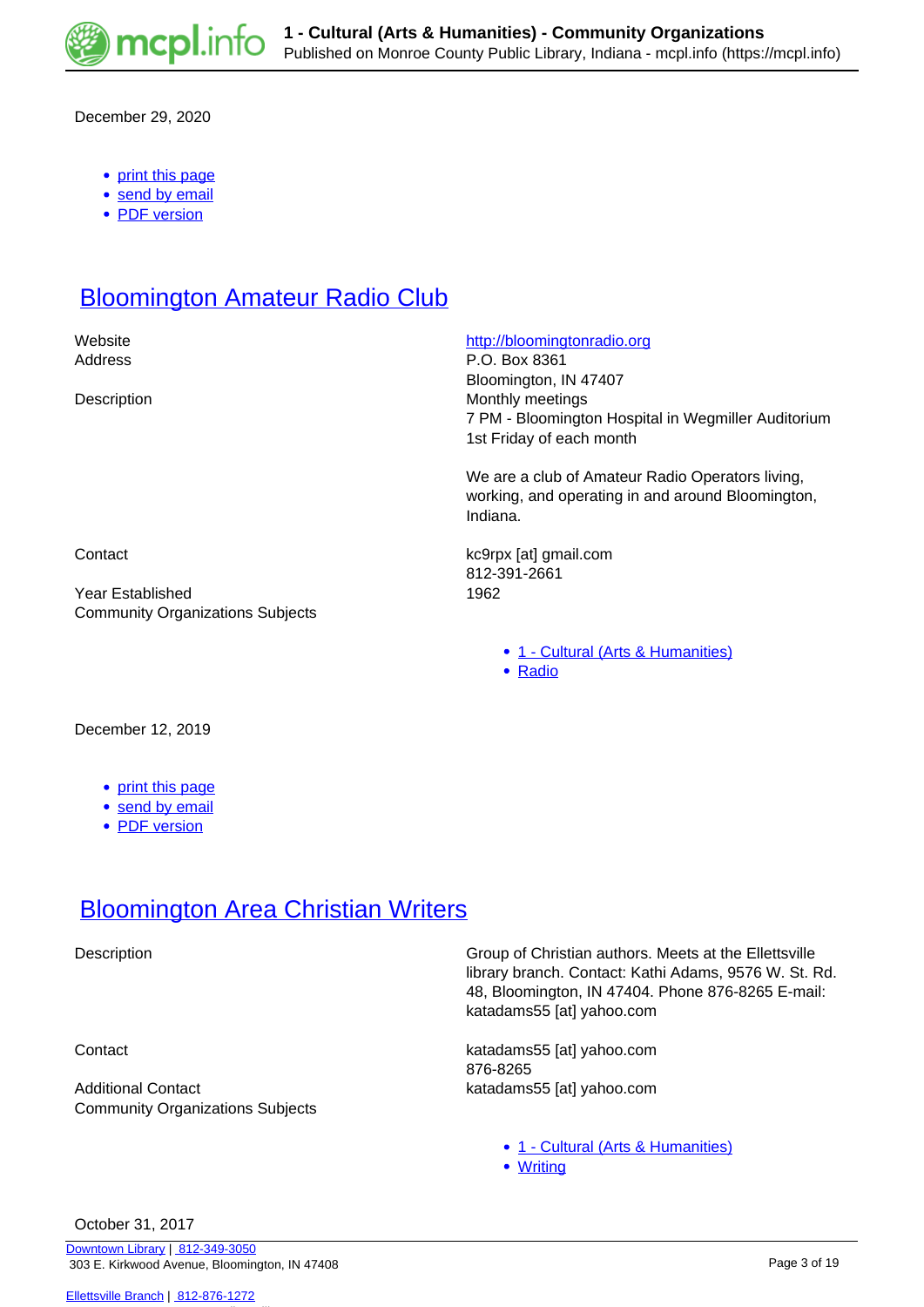

- [print this page](https://mcpl.info/print/commorg/bloomington-area-christian-writers?mini=2021-09)
- [send by email](https://mcpl.info/printmail/commorg/bloomington-area-christian-writers?mini=2021-09)
- [PDF version](https://mcpl.info/printpdf/commorg/bloomington-area-christian-writers?mini=2021-09)

# **[Bloomington Area Music \(BAM\)](https://mcpl.info/commorg/bloomington-area-music-bam)**

| Website                                 | http://bloomingtonareamusic.com/                                                                      |
|-----------------------------------------|-------------------------------------------------------------------------------------------------------|
| Address                                 | PO Box 3387                                                                                           |
|                                         | Bloomington, IN 47402                                                                                 |
| Description                             | Bloomington Area Music provides support for the                                                       |
|                                         | Bloomington, Indiana music community through<br>advocacy, networking and education. BAM! envisions an |
|                                         | integrated and collaborative Bloomington Music                                                        |
|                                         | Community in which musicians are educated in the                                                      |
|                                         | pursuit of professional performance, supportive trades                                                |
|                                         | and local businesses prosper, and local residents                                                     |
|                                         | become entertained and inspired through music                                                         |
|                                         | spanning cultures and genres.                                                                         |
| Contact                                 | Emily Brown (Chairperson)                                                                             |
|                                         | info [at] bloomingtonareamusic.com                                                                    |
|                                         | 317-430-7800                                                                                          |
| <b>Incorporation Status</b>             | Incorporated                                                                                          |
| <b>Community Organizations Subjects</b> |                                                                                                       |
|                                         | • 1 - Cultural (Arts & Humanities)                                                                    |
|                                         | • Music                                                                                               |
|                                         | • Performing Arts                                                                                     |
|                                         | • Professional Associations                                                                           |
|                                         |                                                                                                       |
| October 31, 2017                        |                                                                                                       |
|                                         |                                                                                                       |
| print this page<br>$\bullet$            |                                                                                                       |
| • send by email                         |                                                                                                       |
| • PDF version                           |                                                                                                       |
|                                         |                                                                                                       |
|                                         |                                                                                                       |
| <b>Bloomington Chamber Singers</b>      |                                                                                                       |

| Website                         | https://www.chambersingers.info                          |
|---------------------------------|----------------------------------------------------------|
| Address                         | P.O. Box 3256                                            |
|                                 | Bloomington, IN 47402                                    |
| Description                     | The mission of the Bloomington Chamber Singers is to     |
|                                 | perform choral works and, thereby, provide opportunities |
|                                 | for performance, education, and community service for    |
|                                 | the Bloomington area.                                    |
| Contact                         | Gerald Sousa (Music Director)                            |
|                                 | bcs [at] chambersingers.info                             |
|                                 | 812-876-7342                                             |
| <b>Additional Contact</b>       | Julie Grindle (Assistant Music Director)                 |
| Downtown Library   812-349-3050 |                                                          |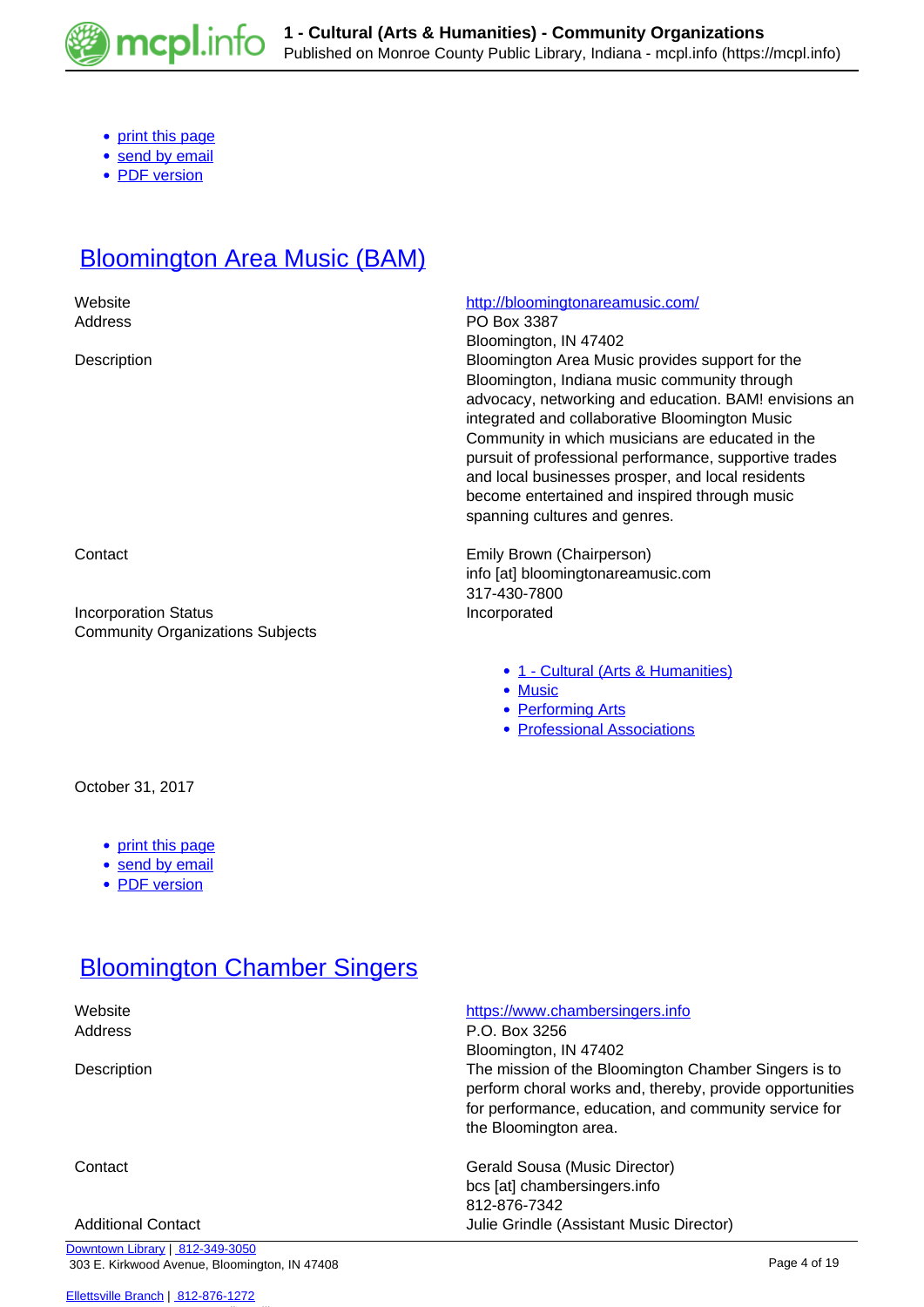

#### Incorporation Status **Incorporated** Community Organizations Subjects

- [1 Cultural \(Arts & Humanities\)](https://mcpl.info/community-organization-subjects/24945)
- [Music](https://mcpl.info/taxonomy/term/25029)
- [Performing Arts](https://mcpl.info/taxonomy/term/25031)
- [Singing & Choral Groups](https://mcpl.info/taxonomy/term/25040)

April 19, 2021

- [print this page](https://mcpl.info/print/commorg/bloomington-chamber-singers?mini=2021-09)
- [send by email](https://mcpl.info/printmail/commorg/bloomington-chamber-singers?mini=2021-09)
- [PDF version](https://mcpl.info/printpdf/commorg/bloomington-chamber-singers?mini=2021-09)

### **[Bloomington Community Band](https://mcpl.info/commorg/bloomington-community-band)**

 Website <https://www.bloomingtoncommunityband.org> Address P.O. Box 237 Bloomington, IN 47402 Description Rehearsals on Monday evenings, 7:00 PM, St. Thomas Lutheran Church, 3rd Street and Smith Road. An adult volunteer concert band. Woodwind, brass, and percussion players are welcome. No auditions necessary. Contact **Dan Westerhaus** manager [at] bloomingtoncommunityband.org 812-323-8315 Year Established 1978 Incorporation Status **Incorporated** Community Organizations Subjects [1 - Cultural \(Arts & Humanities\)](https://mcpl.info/community-organization-subjects/24945) **[Bands & Ensembles](https://mcpl.info/taxonomy/term/25011)** • [Music](https://mcpl.info/taxonomy/term/25029) • [Performing Arts](https://mcpl.info/taxonomy/term/25031)

December 12, 2019

- [print this page](https://mcpl.info/print/commorg/bloomington-community-band?mini=2021-09)
- [send by email](https://mcpl.info/printmail/commorg/bloomington-community-band?mini=2021-09)
- [PDF version](https://mcpl.info/printpdf/commorg/bloomington-community-band?mini=2021-09)

# [Bloomington Fourth Street Festival Committee](https://mcpl.info/commorg/bloomington-fourth-street-festival-committee)

**Description** 

Website **<https://www.4thstreet.org/>** Address P.O. Box 1257 Bloomington, IN 47402

Javascript is required to view this map.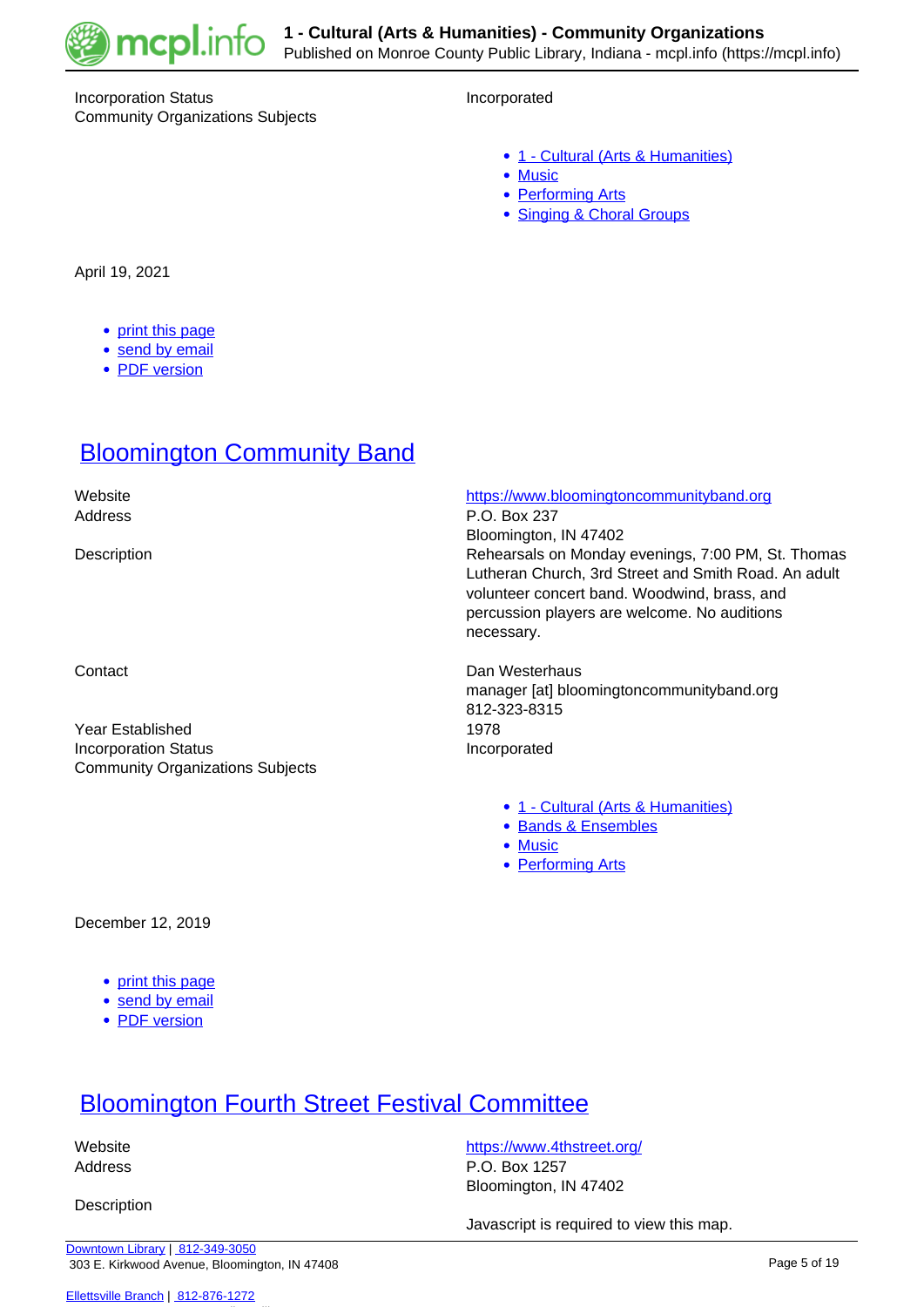

The 4th Street Festival was created in 1977 by Bloomington, Indiana area artists and craftspeople to showcase southern Indiana talent. The fair has grown to include artists from all over the country. The Fourth Street Festival of the Arts and Fine Crafts strives to create an atmosphere of appreciation for art as well as an opportunity for artists to showcase their work by presenting a high quality event, while providing an educational environment to create connections with art and artists. Fourth Street prides itself on being admission free and welcoming to all.

Contact **info [at] 4thstreet.org** 335-3814

- [1 Cultural \(Arts & Humanities\)](https://mcpl.info/community-organization-subjects/24945)
- [Art](https://mcpl.info/taxonomy/term/25010)
- [Community Celebrations](https://mcpl.info/taxonomy/term/25014)
- [Festivals/Fairs](https://mcpl.info/taxonomy/term/25019)

November 25, 2019

• [print this page](https://mcpl.info/print/commorg/bloomington-fourth-street-festival-committee?mini=2021-09)

Community Organizations Subjects

- [send by email](https://mcpl.info/printmail/commorg/bloomington-fourth-street-festival-committee?mini=2021-09)
- [PDF version](https://mcpl.info/printpdf/commorg/bloomington-fourth-street-festival-committee?mini=2021-09)

#### **[Bloomington Glass Guild](https://mcpl.info/commorg/bloomington-glass-guild)**

Description

Community Organizations Subjects

Website **<http://www.bloomingtonglassguild.org/>** 

Address 3740 East 3rd Street (group meets at University Baptist Church) Bloomington, IN

Javascript is required to view this map.

The Bloomington Glass Guild is open to all who dream about glass, work with glass, admire glass or just want to learn more about glass.

Contact agitlitz [at] hotmail.com 812-345-2470

- [1 Cultural \(Arts & Humanities\)](https://mcpl.info/community-organization-subjects/24945)
- [Visual Arts](https://mcpl.info/taxonomy/term/25043)

October 31, 2017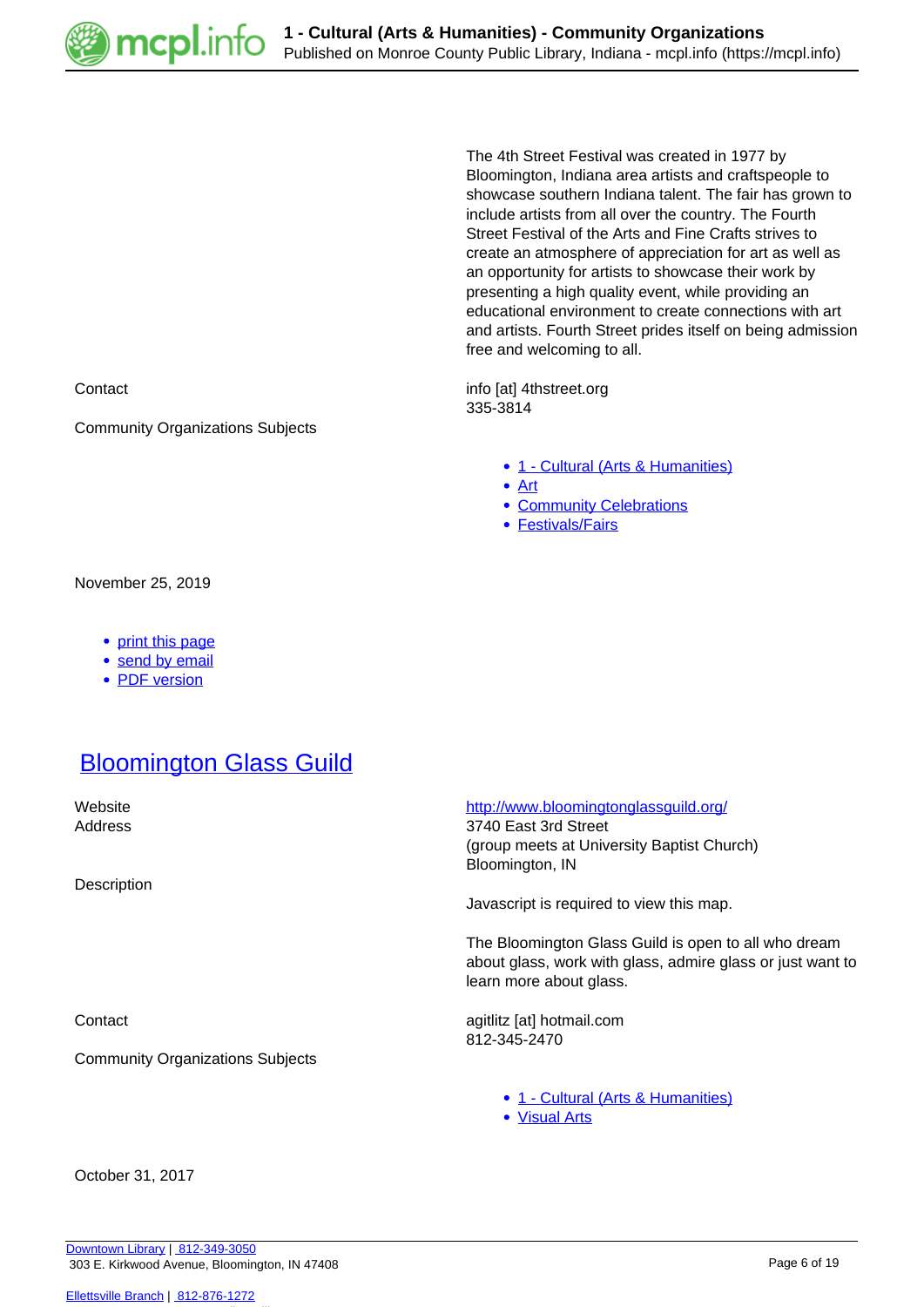

- [print this page](https://mcpl.info/print/commorg/bloomington-glass-guild?mini=2021-09)
- [send by email](https://mcpl.info/printmail/commorg/bloomington-glass-guild?mini=2021-09)
- [PDF version](https://mcpl.info/printpdf/commorg/bloomington-glass-guild?mini=2021-09)

#### **[Bloomington Indiana Sacred Harp](https://mcpl.info/commorg/bloomington-indiana-sacred-harp)**

| Website     | https://bloomingtonsacredharp.org/       |
|-------------|------------------------------------------|
| Address     | 724 Bell Trace Circle                    |
|             | Bloomington, IN 47408                    |
| Description |                                          |
|             | Javascript is required to view this map. |

We meet twice a month. Our local singings are held on the 2nd and 4th Tuesday of each month from 7-9 PM in the lower level of the Fairview Methodist Church. (600 W 6th St.) Park in the lot on the north side of the building and enter through the lower level doors on the southeast side of the building.

Newbies are encouraged! Don't worry, loaner books are provided!

Year Established 1979 Incorporation Status **Incorporated** Community Organizations Subjects

Contact **Aaron Jones Aaron Jones** radiopirates1 [at] gmail.com 336-2792

- [1 Cultural \(Arts & Humanities\)](https://mcpl.info/community-organization-subjects/24945)
- [Music](https://mcpl.info/taxonomy/term/25029)
- [Performing Arts](https://mcpl.info/taxonomy/term/25031)
- [Singing & Choral Groups](https://mcpl.info/taxonomy/term/25040)

January 24, 2020

- [print this page](https://mcpl.info/print/commorg/bloomington-indiana-sacred-harp?mini=2021-09)
- [send by email](https://mcpl.info/printmail/commorg/bloomington-indiana-sacred-harp?mini=2021-09)
- [PDF version](https://mcpl.info/printpdf/commorg/bloomington-indiana-sacred-harp?mini=2021-09)

### [Bloomington Old-Time Music and Dance Group \(BOTMDG\)](https://mcpl.info/commorg/bloomington-old-time-music-and-dance-group-botmdg)

Website **<http://bloomingtoncontra.org/>** Description Open to the public. Features live old time music. Contra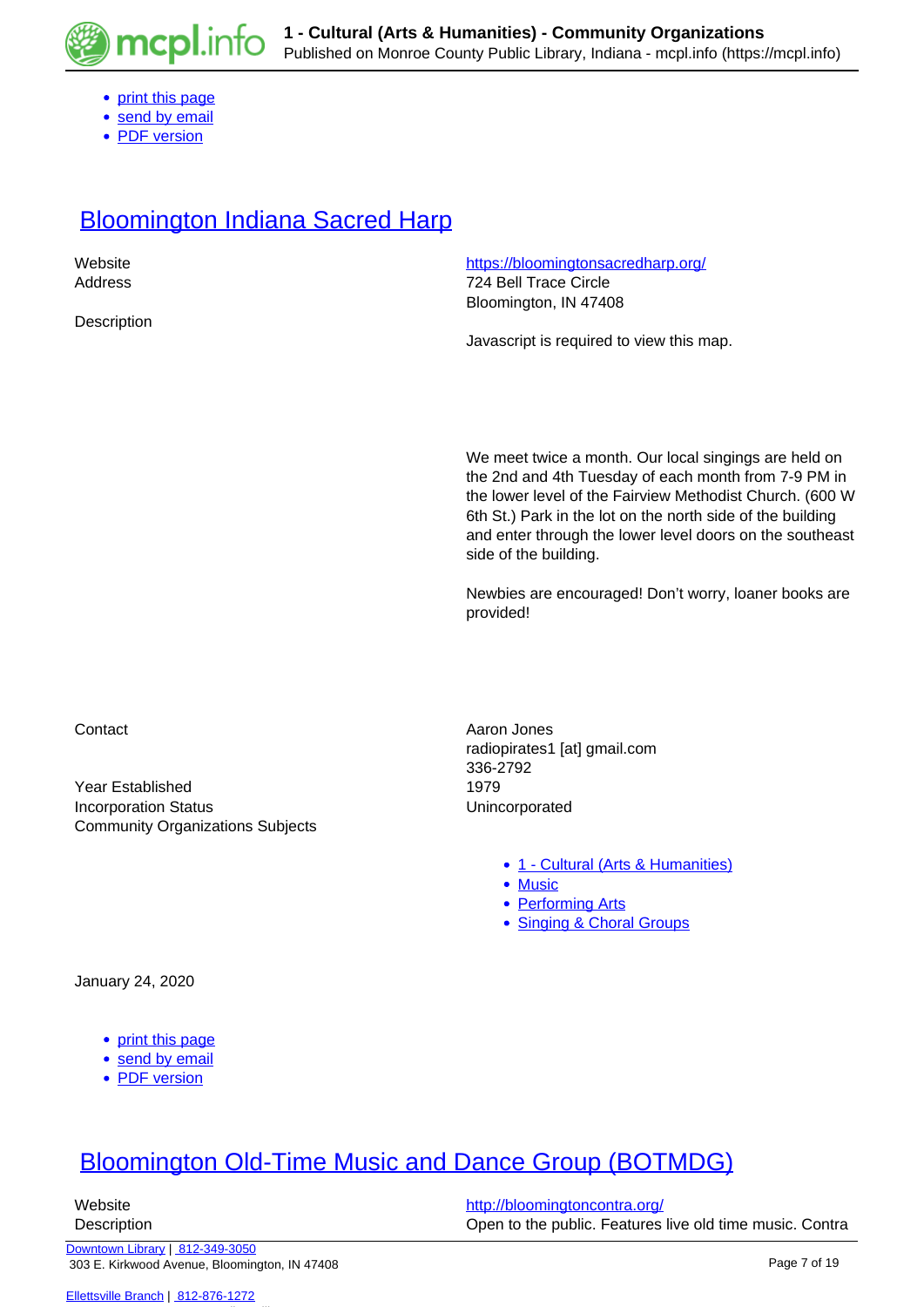

Community Organizations Subjects

dancing, square dancing and reels. No experience necessary.

Contact **Bill Baus** Baus1210 [at] gmail.com Incorporation Status **Incorporated** 

- [Performing Arts](https://mcpl.info/taxonomy/term/25031)
- [Dance](https://mcpl.info/taxonomy/term/25016)
- [1 Cultural \(Arts & Humanities\)](https://mcpl.info/community-organization-subjects/24945)

October 31, 2017

- [print this page](https://mcpl.info/print/commorg/bloomington-old-time-music-and-dance-group-botmdg?mini=2021-09)
- [send by email](https://mcpl.info/printmail/commorg/bloomington-old-time-music-and-dance-group-botmdg?mini=2021-09)
- [PDF version](https://mcpl.info/printpdf/commorg/bloomington-old-time-music-and-dance-group-botmdg?mini=2021-09)

#### **[Bloomington Open Studios Tour](https://mcpl.info/commorg/bloomington-open-studios-tour)**

**Description** 

 Website <https://www.bloomingtonopenstudiostour.com> Address P.O. Box 3294

Javascript is required to view this map.

Bloomington Open Studios Tour is a fun 2-day event in which area artists open their studios to visits from the general public.

Contact bloomingtonopenstudiostour [at] gmail.com

- [1 Cultural \(Arts & Humanities\)](https://mcpl.info/community-organization-subjects/24945)
- [Art](https://mcpl.info/taxonomy/term/25010)
- [Gallery](https://mcpl.info/taxonomy/term/25021)
- [Visual Arts](https://mcpl.info/taxonomy/term/25043)

Year Established 2011 Community Organizations Subjects

October 31, 2017

- [print this page](https://mcpl.info/print/commorg/bloomington-open-studios-tour?mini=2021-09)
- [send by email](https://mcpl.info/printmail/commorg/bloomington-open-studios-tour?mini=2021-09)
- [PDF version](https://mcpl.info/printpdf/commorg/bloomington-open-studios-tour?mini=2021-09)

#### **[Bloomington Peace Choir](https://mcpl.info/commorg/bloomington-peace-choir)**

 Website <https://www.facebook.com/BloomingtonPeaceChoir> Address **PO Box 7562**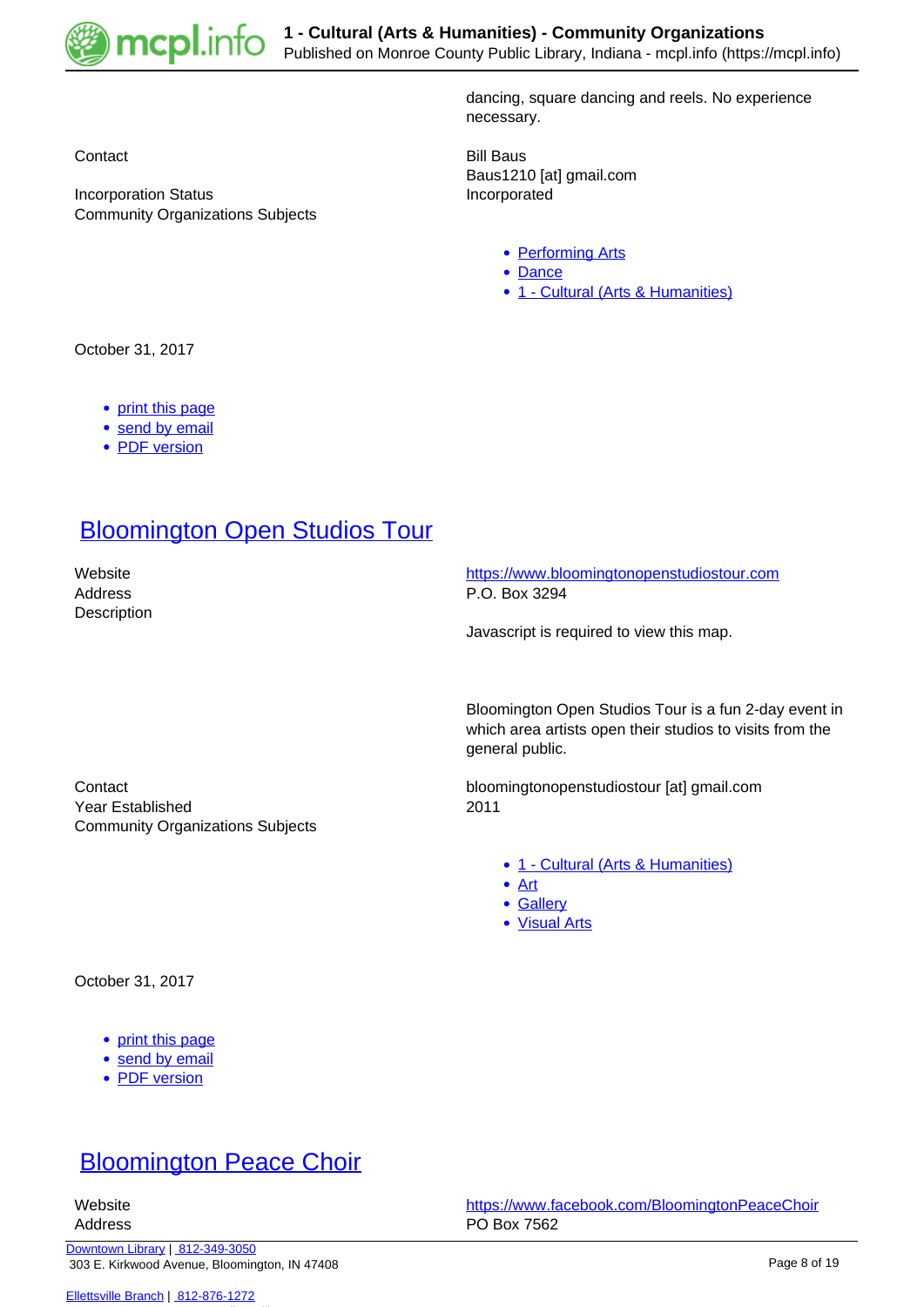

#### Bloomington, IN 47407

Description The Bloomington Peace Choir is a non-auditioned choir that invites singers of all skills and those who are new to singing. Our mission is to sing for the joy of singing and sharing music from around the world. We visit area senior centers as part of our musical outreach.

> We meet on Tuesday nights at Bell Trace Senior Living Center, from 6:30 p.m. -8:00 p.m.

**Contact** Contact **Justice Saint Rain** bloomingtonpeacechoir [at] gmail.com 812-834-5693 Year Established 2010 Incorporation Status **Incorporated** 

- [1 Cultural \(Arts & Humanities\)](https://mcpl.info/community-organization-subjects/24945)
- [Music](https://mcpl.info/taxonomy/term/25029)
- [Performing Arts](https://mcpl.info/taxonomy/term/25031)
- [Singing & Choral Groups](https://mcpl.info/taxonomy/term/25040)

July 7, 2021

• [print this page](https://mcpl.info/print/commorg/bloomington-peace-choir?mini=2021-09)

Community Organizations Subjects

- [send by email](https://mcpl.info/printmail/commorg/bloomington-peace-choir?mini=2021-09)
- [PDF version](https://mcpl.info/printpdf/commorg/bloomington-peace-choir?mini=2021-09)

#### **[Bloomington Photography Club](https://mcpl.info/commorg/bloomington-photography-club)**

Additional Contact **Glen** Darling

Community Organizations Subjects

#### Website **<http://bloomingtonphotoclub.org>**

Address Bloomington, IN

Description The Bloomington Photography Club of Bloomington, Indiana, consists of photographers of all skill levels from novice to professional. Members range widely in background, age, and areas of interest. Membership in the club is open to anyone. Others use point & shoot, rangefinder, medium format and pinhole cameras. To find a place in the club, it is not even necessary to own a camera, just to have an interest in photography.

Contact Contact Contact Contact Contact Contact Contact Contact Contact Contact Contact Contact Contact Contact Contact Contact Contact Contact Contact Contact Contact Contact Contact Contact Contact Contact Contact Contac glen [at] printmastersonline.com 330-2000

- [Visual Arts](https://mcpl.info/taxonomy/term/25043)
- [1 Cultural \(Arts & Humanities\)](https://mcpl.info/community-organization-subjects/24945)

October 31, 2017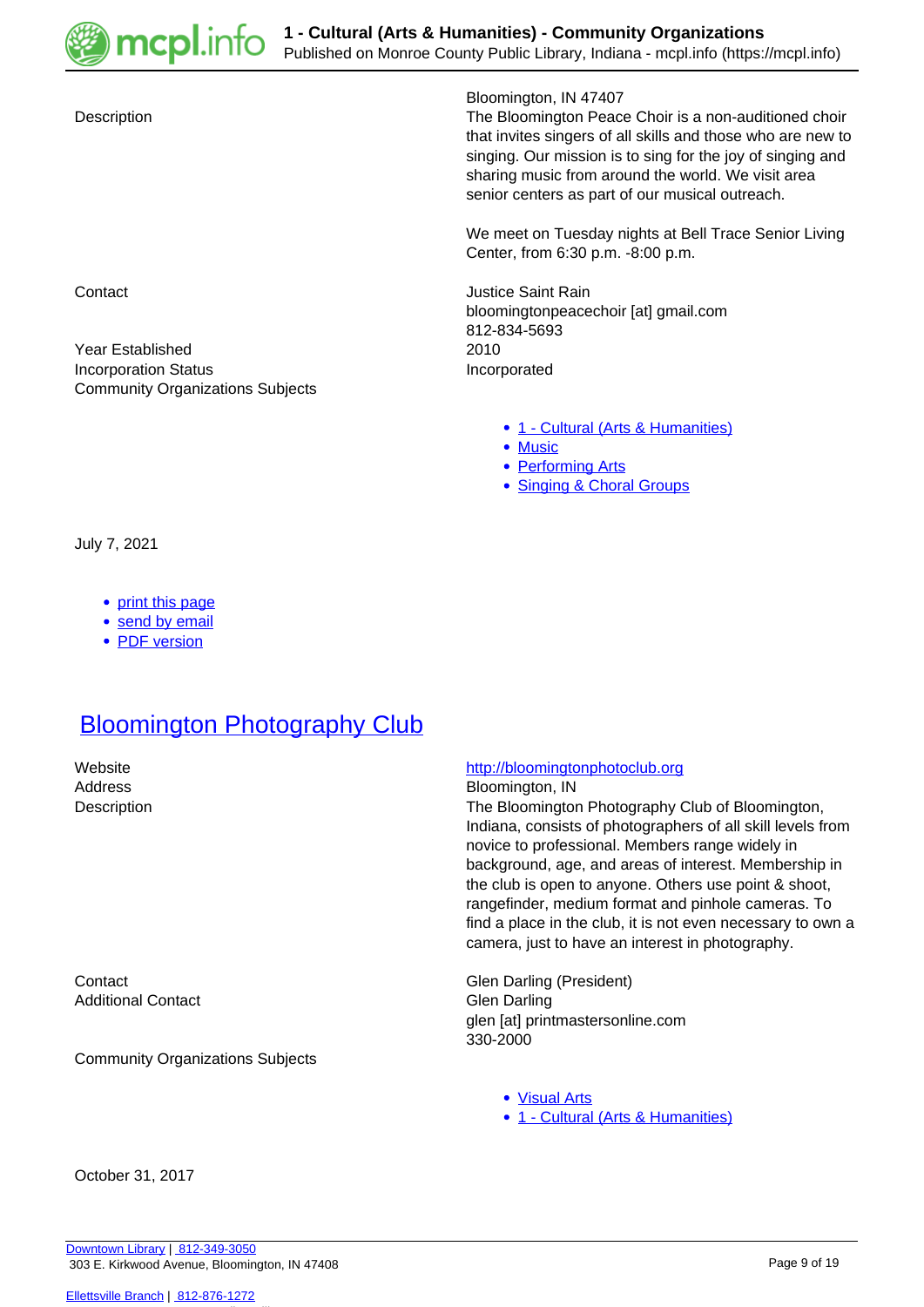

- [print this page](https://mcpl.info/print/commorg/bloomington-photography-club?mini=2021-09)
- [send by email](https://mcpl.info/printmail/commorg/bloomington-photography-club?mini=2021-09)
- [PDF version](https://mcpl.info/printpdf/commorg/bloomington-photography-club?mini=2021-09)

# **[Bloomington Playwrights Project](https://mcpl.info/commorg/bloomington-playwrights-project)**

| Website                                               | https://www.newplays.org                                                                                                                                                                                                                                                                                                                                                                                                                                                                                                                                                                                                                       |
|-------------------------------------------------------|------------------------------------------------------------------------------------------------------------------------------------------------------------------------------------------------------------------------------------------------------------------------------------------------------------------------------------------------------------------------------------------------------------------------------------------------------------------------------------------------------------------------------------------------------------------------------------------------------------------------------------------------|
| Address                                               | 107 W 9th                                                                                                                                                                                                                                                                                                                                                                                                                                                                                                                                                                                                                                      |
|                                                       | Bloomington, IN 47404                                                                                                                                                                                                                                                                                                                                                                                                                                                                                                                                                                                                                          |
| Description                                           |                                                                                                                                                                                                                                                                                                                                                                                                                                                                                                                                                                                                                                                |
|                                                       | Javascript is required to view this map.                                                                                                                                                                                                                                                                                                                                                                                                                                                                                                                                                                                                       |
|                                                       |                                                                                                                                                                                                                                                                                                                                                                                                                                                                                                                                                                                                                                                |
|                                                       |                                                                                                                                                                                                                                                                                                                                                                                                                                                                                                                                                                                                                                                |
|                                                       | The Bloomington Playwrights Project (BPP) is the only<br>professional theatre in the entire state of Indiana<br>dedicated solely to new plays. In operation for 32 years,<br>we serve both the Bloomington and national theatre<br>community by working with talented playwrights, actors,<br>and artists to develop high-level productions for our<br>patrons as well as the many audiences attending<br>subsequent productions of scripts that originated here at<br>the BPP. We are an advocate for playwrights and new<br>plays and believe firmly that they are not only important<br>but absolutely vital to the future of our art form. |
|                                                       |                                                                                                                                                                                                                                                                                                                                                                                                                                                                                                                                                                                                                                                |
| Contact                                               | Chad Rabinovitz (Producing Artistic Director)<br>bppwrite [at] newplays.org                                                                                                                                                                                                                                                                                                                                                                                                                                                                                                                                                                    |
|                                                       | 812-334-1188                                                                                                                                                                                                                                                                                                                                                                                                                                                                                                                                                                                                                                   |
| <b>Community Organizations Subjects</b>               |                                                                                                                                                                                                                                                                                                                                                                                                                                                                                                                                                                                                                                                |
|                                                       |                                                                                                                                                                                                                                                                                                                                                                                                                                                                                                                                                                                                                                                |
|                                                       | • 1 - Cultural (Arts & Humanities)<br>• Performing Arts                                                                                                                                                                                                                                                                                                                                                                                                                                                                                                                                                                                        |
|                                                       | • Theater                                                                                                                                                                                                                                                                                                                                                                                                                                                                                                                                                                                                                                      |
|                                                       | • Writing                                                                                                                                                                                                                                                                                                                                                                                                                                                                                                                                                                                                                                      |
|                                                       |                                                                                                                                                                                                                                                                                                                                                                                                                                                                                                                                                                                                                                                |
| January 21, 2020                                      |                                                                                                                                                                                                                                                                                                                                                                                                                                                                                                                                                                                                                                                |
| • print this page<br>• send by email<br>• PDF version |                                                                                                                                                                                                                                                                                                                                                                                                                                                                                                                                                                                                                                                |

### **[Bloomington Press Club](https://mcpl.info/commorg/bloomington-press-club)**

Website <https://bloomingtonpressclub.org/>

Address P.O. Box 574

Bloomington, IN 47402 Description The purpose of this group is to provide an emphasis on high quality journalism and freedom of the press by providing monthly speaker programs that focus on some aspect of journalism. Bloomington Press Club meets at noon on the fourth Monday, January through November,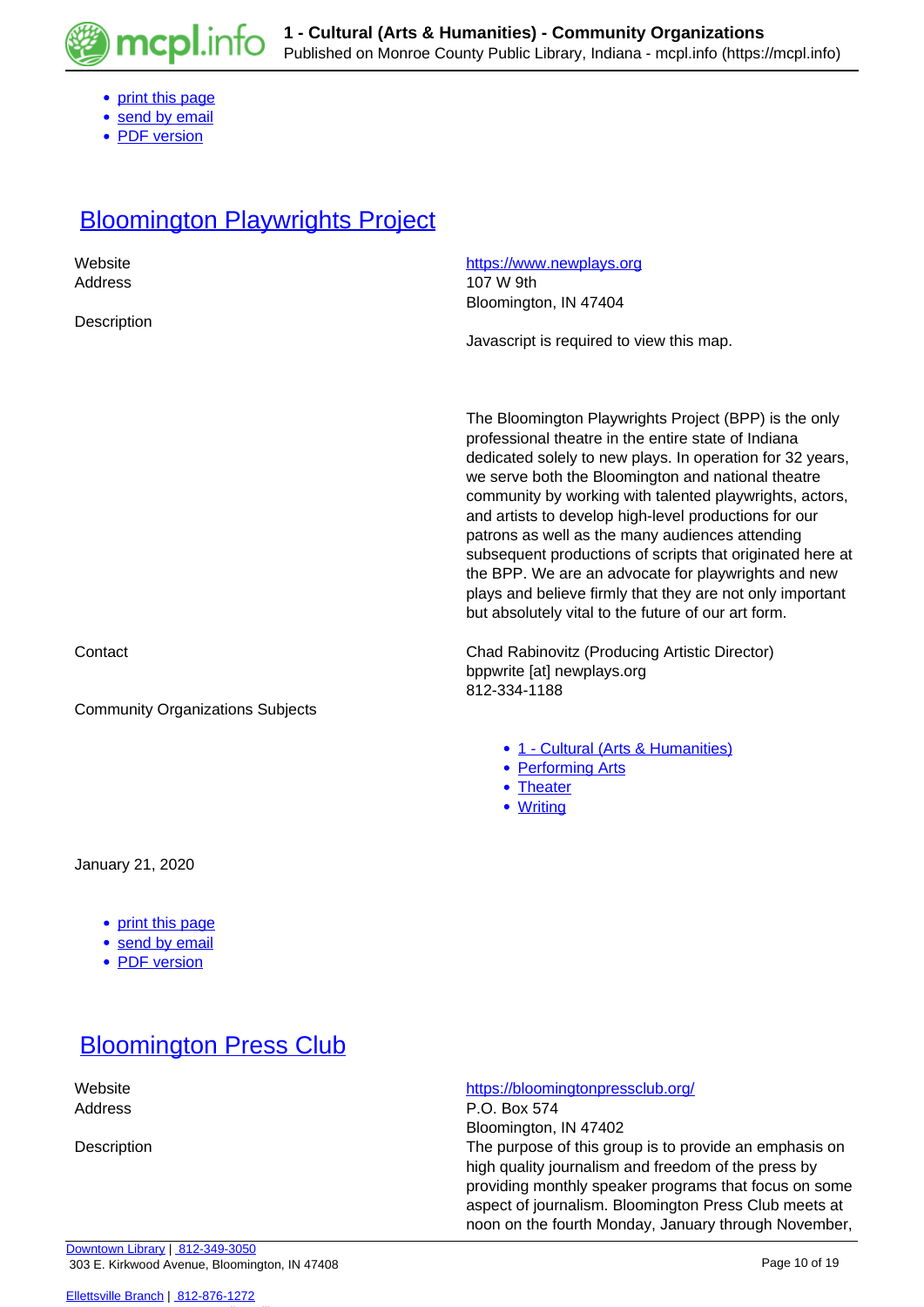

at the Indiana Memorial Union's Coronation Room, adjacent to the Tudor Room.

Contact Jack Dvorak (President) BloomingtonPressClub [at] gmail.com 812-339-4497 Additional Contact **Steve Hinnefeld (Vice President)** 

- [1 Cultural \(Arts & Humanities\)](https://mcpl.info/community-organization-subjects/24945)
- [Journalism](https://mcpl.info/taxonomy/term/25154)

October 31, 2017

- [print this page](https://mcpl.info/print/commorg/bloomington-press-club?mini=2021-09)
- [send by email](https://mcpl.info/printmail/commorg/bloomington-press-club?mini=2021-09)
- [PDF version](https://mcpl.info/printpdf/commorg/bloomington-press-club?mini=2021-09)

# [Bloomington PRIDE](https://mcpl.info/commorg/bloomington-pride)

Community Organizations Subjects

Year Established 2003 Community Organizations Subjects

#### Website **<https://bloomingtonpride.org>**

Address **PO** Box 554 Bloomington, IN 47402 Description The mission of Bloomington PRIDE: Through communitybased events and services, Bloomington PRIDE celebrates queer arts, creates safe and inclusive spaces, and challenges stereotypes to enrich LGBTQA community culture.

Contact **Sarah Perfetti** Sarah Perfetti info [at] pridefilmfestival.org

- [1 Cultural \(Arts & Humanities\)](https://mcpl.info/community-organization-subjects/24945)
- [Community Celebrations](https://mcpl.info/taxonomy/term/25014)
- [Festivals/Fairs](https://mcpl.info/taxonomy/term/25019)
- [Film](https://mcpl.info/taxonomy/term/25020)
- [LGBTQ+](https://mcpl.info/taxonomy/term/24971)

#### December 3, 2019

- [print this page](https://mcpl.info/print/commorg/bloomington-pride?mini=2021-09)
- [send by email](https://mcpl.info/printmail/commorg/bloomington-pride?mini=2021-09)
- [PDF version](https://mcpl.info/printpdf/commorg/bloomington-pride?mini=2021-09)

#### [Bloomington Quarry Morris Dancers](https://mcpl.info/commorg/bloomington-quarry-morris-dancers)

 Website [https://www.facebook.com/pages/Bloomington-Quarry-](https://www.facebook.com/pages/Bloomington-Quarry-Morris/207461709287573)[Morris/207461709287573](https://www.facebook.com/pages/Bloomington-Quarry-Morris/207461709287573)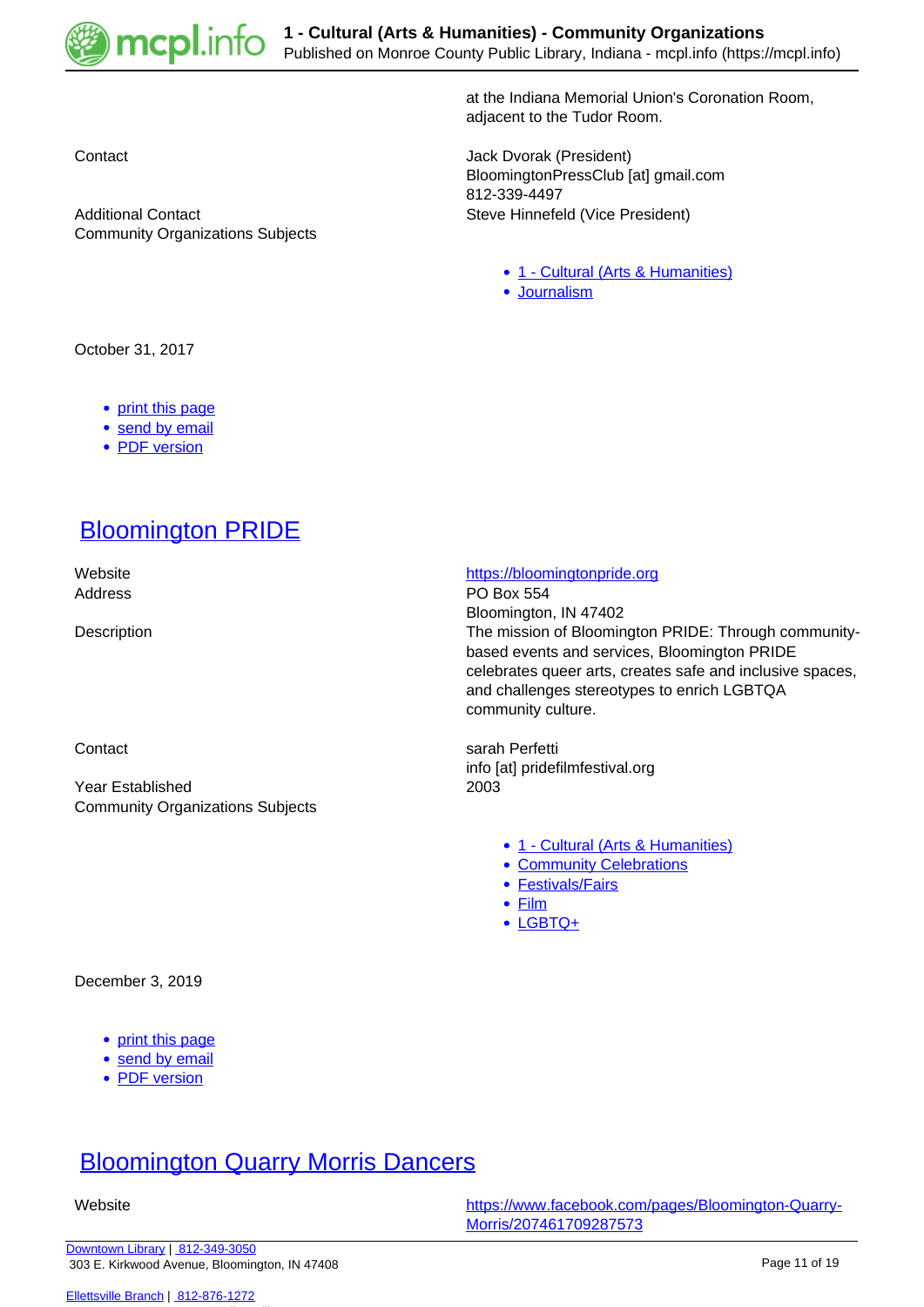

| Address                                                                          | 1243 E. Matlock Rd.<br>Bloomington, IN 47408                                                                                                                                                                                                                                                                                                                                                                               |
|----------------------------------------------------------------------------------|----------------------------------------------------------------------------------------------------------------------------------------------------------------------------------------------------------------------------------------------------------------------------------------------------------------------------------------------------------------------------------------------------------------------------|
| Description                                                                      | Javascript is required to view this map.                                                                                                                                                                                                                                                                                                                                                                                   |
|                                                                                  | Morris dancing is a traditional village festival dance from<br>England. The dances Bloomington Quarry Morris<br>performs are from the Cotswold area of England, as well<br>as some Midwest American dances. Bloomington Quarry<br>has performed at dawn on Mayday at the Courthouse<br>over 25 years, the Shipshewana May festival and ethnic<br>and renaissance festivals in Terre Haute, Indianapolis<br>and South Bend. |
|                                                                                  | Will perform for groups. Looking for new dancers and<br>musicians. Requires once a week commitment October<br>through Memorial Day.                                                                                                                                                                                                                                                                                        |
| Contact                                                                          | Jim Morgan (Squire)<br>812-322-7172                                                                                                                                                                                                                                                                                                                                                                                        |
| <b>Community Organizations Subjects</b>                                          |                                                                                                                                                                                                                                                                                                                                                                                                                            |
|                                                                                  | • 1 - Cultural (Arts & Humanities)<br>• Dance<br>• Performing Arts                                                                                                                                                                                                                                                                                                                                                         |
| October 31, 2017                                                                 |                                                                                                                                                                                                                                                                                                                                                                                                                            |
| print this page<br>$\bullet$<br>send by email<br><b>PDF</b> version<br>$\bullet$ |                                                                                                                                                                                                                                                                                                                                                                                                                            |

# **[Bloomington Quilters' Guild](https://mcpl.info/commorg/bloomington-quilters-guild)**

Additional Address **P.O. Box 5802 Description** 

 Website <https://www.bloomingtonquiltersguild.org> Address North Central Church of Christ 2121 N. Dunn St. Bloomington, IN 47408

Javascript is required to view this map.

The Bloomington Quilters' Guild welcomes everyone with a love of quilting or quilts. It has a varied program including guest speakers, workshops, trips, informal quilting meetings, and social evenings. Members range from "just lookers" to beginning quilters to award winners.

Contact info [at] bloomingtonquiltersguild.org Community Organizations Subjects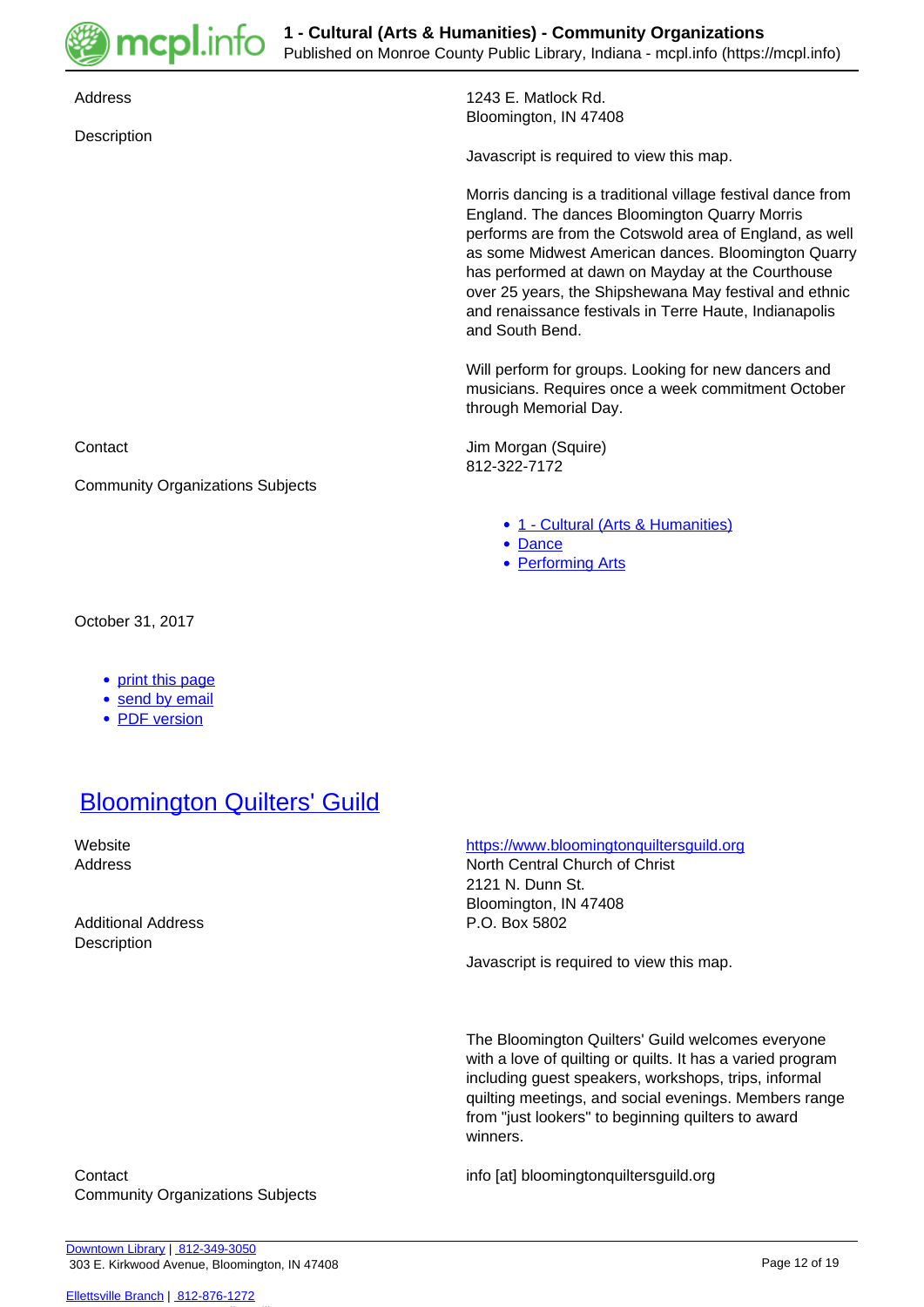

- [1 Cultural \(Arts & Humanities\)](https://mcpl.info/community-organization-subjects/24945)
- [Quilting](https://mcpl.info/taxonomy/term/25035)
- [Visual Arts](https://mcpl.info/taxonomy/term/25043)

December 12, 2019

- [print this page](https://mcpl.info/print/commorg/bloomington-quilters-guild?mini=2021-09)
- [send by email](https://mcpl.info/printmail/commorg/bloomington-quilters-guild?mini=2021-09)
- [PDF version](https://mcpl.info/printpdf/commorg/bloomington-quilters-guild?mini=2021-09)

# **[Bloomington Refugee Support Network](https://mcpl.info/commorg/bloomington-refugee-support-network)**

| Website<br>Address                                                     | https://www.bloomingtonrefugees.org/<br>3500 East Bradley Street                                                                                                                                                                                                                                                                                     |
|------------------------------------------------------------------------|------------------------------------------------------------------------------------------------------------------------------------------------------------------------------------------------------------------------------------------------------------------------------------------------------------------------------------------------------|
|                                                                        | Bloomington, IN 47401                                                                                                                                                                                                                                                                                                                                |
| Description                                                            | In conjunction with our community partners, support asylum seekers<br>refugees, and other displaced migrants in our community. Provide<br>friendship, logistic and financial assistance to people who fled violence<br>in their home country or travels, helping them to restart their lives and<br>raise their children in safety in our community. |
| Contact                                                                | Pete Lenzen<br>bloomingtonrefugees [at] gmail.com<br>812-3254-279                                                                                                                                                                                                                                                                                    |
| Year Established                                                       | 2016                                                                                                                                                                                                                                                                                                                                                 |
| <b>Incorporation Status</b><br><b>Community Organizations Subjects</b> | Incorporated                                                                                                                                                                                                                                                                                                                                         |

- [1 Cultural \(Arts & Humanities\)](https://mcpl.info/community-organization-subjects/24945)
- [6 International](https://mcpl.info/taxonomy/term/24951)
- [7 Public/Social Benefit](https://mcpl.info/taxonomy/term/24952)

May 11, 2022

- [print this page](https://mcpl.info/print/commorg/bloomington-refugee-support-network?mini=2021-09)
- [send by email](https://mcpl.info/printmail/commorg/bloomington-refugee-support-network?mini=2021-09)
- [PDF version](https://mcpl.info/printpdf/commorg/bloomington-refugee-support-network?mini=2021-09)

#### **[Bloomington Restorations, Inc. \(BRI\)](https://mcpl.info/commorg/bloomington-restorations-inc-bri)**

**Description** 

Website **<http://bloomingtonrestorations.org>** Address 2920 E. Tenth St. Bloomington, IN 47408

Javascript is required to view this map.

BRI is a private not-for-profit organization dedicated to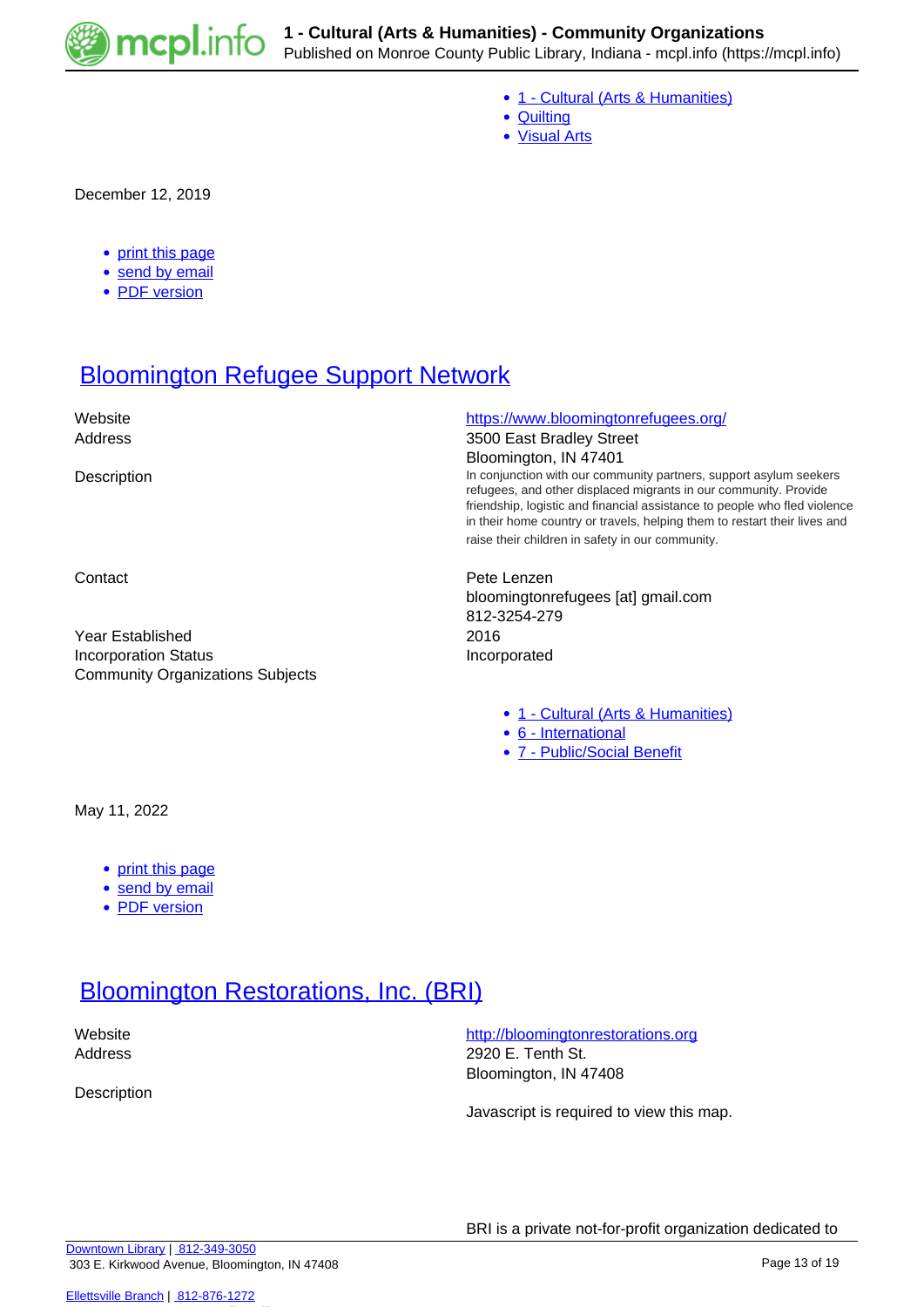

the preservation of Bloomington and old neighborhoods. Bloomington Restorations, Inc. (BRI) strengthens communities by saving, restoring, and promoting buildings, sites and places important to the diverse heritage of Bloomington and Monroe County, and develops and promotes affordable housing.

Contact bri [at] BloomingtonRestorations.org 336-0909

- [1 Cultural \(Arts & Humanities\)](https://mcpl.info/community-organization-subjects/24945)
- [Historical Organizations](https://mcpl.info/taxonomy/term/25024)
- [Housing](https://mcpl.info/taxonomy/term/25111)

Incorporation Status **Incorporated** Community Organizations Subjects

December 12, 2019

- [print this page](https://mcpl.info/print/commorg/bloomington-restorations-inc-bri?mini=2021-09)
- [send by email](https://mcpl.info/printmail/commorg/bloomington-restorations-inc-bri?mini=2021-09)
- [PDF version](https://mcpl.info/printpdf/commorg/bloomington-restorations-inc-bri?mini=2021-09)

#### **[Bloomington Spinners and Weavers Guild](https://mcpl.info/commorg/bloomington-spinners-and-weavers-guild)**

Website **<http://bloomspinweave.org>** Address P.O. Box 351 Bloomington, IN 47402 Description The purpose of the Bloomington Spinners and Weavers Guild is to promote cooperation and interchange of ideas among those interested in the arts of spinning and weaving; to stimulate public appreciation for the value of spinning and weaving; to provide instruction for members in the methods and techniques of spinning, weaving and related fiber arts.

Community Organizations Subjects

- [1 Cultural \(Arts & Humanities\)](https://mcpl.info/community-organization-subjects/24945)
- [Visual Arts](https://mcpl.info/taxonomy/term/25043)
- [Weaving](https://mcpl.info/taxonomy/term/25044)

December 12, 2019

- [print this page](https://mcpl.info/print/commorg/bloomington-spinners-and-weavers-guild?mini=2021-09)
- [send by email](https://mcpl.info/printmail/commorg/bloomington-spinners-and-weavers-guild?mini=2021-09)
- [PDF version](https://mcpl.info/printpdf/commorg/bloomington-spinners-and-weavers-guild?mini=2021-09)

### [Bloomington Storyteller's Guild](https://mcpl.info/commorg/bloomington-storytellers-guild)

[Downtown Library](https://mcpl.info/geninfo/downtown-library) | [812-349-3050](tel:812-349-3050) 303 E. Kirkwood Avenue, Bloomington, IN 47408

Website <http://btownstorytellers.blogspot.com/>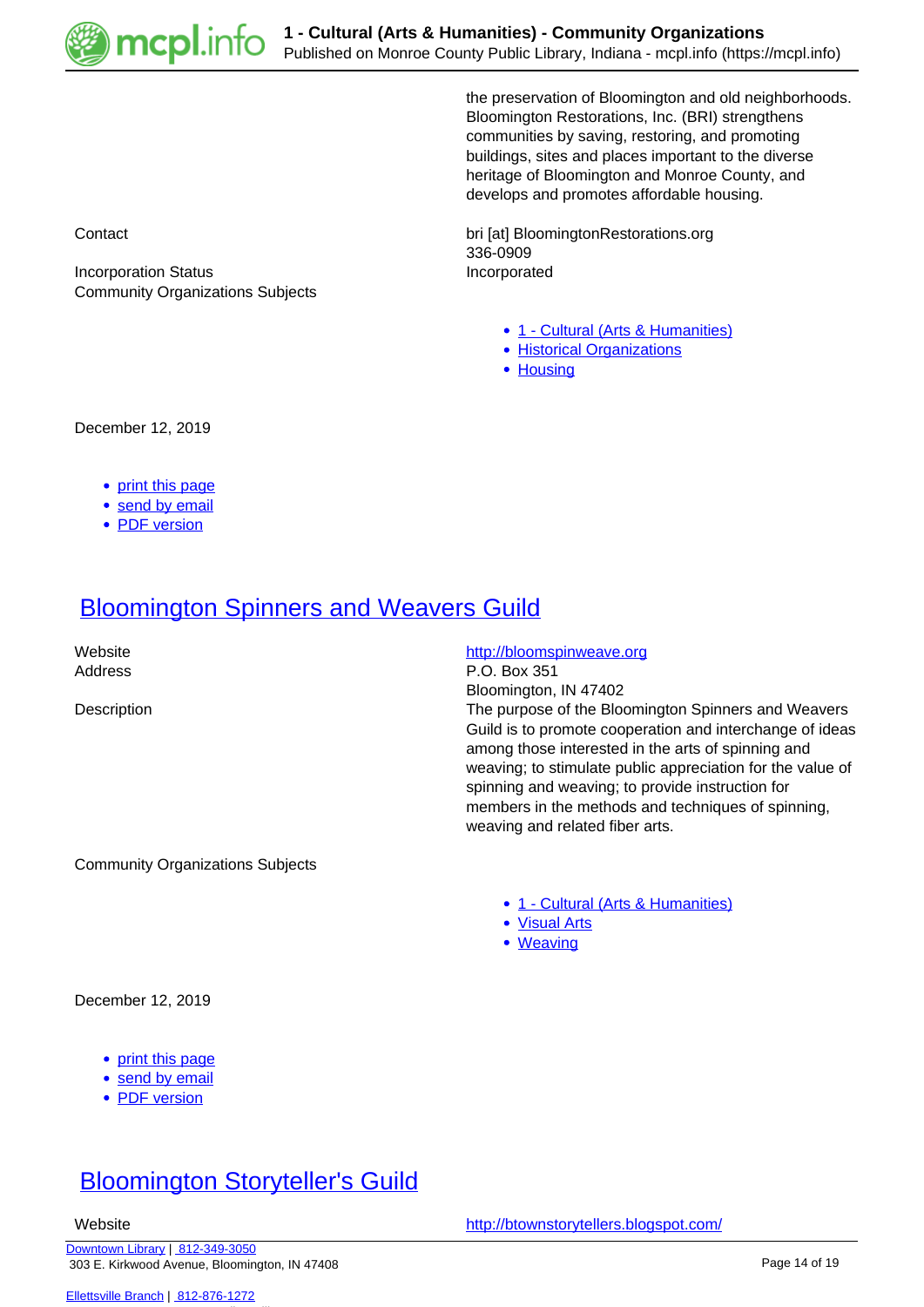

| Description                             | Guild was formed in 1974 to help keep the ancient<br>tradition of oral storytelling alive. Members of the Guild<br>meet about once a month to share new stories and plan<br>storytelling events. Individual members are available for<br>programs, workshops, and performances, usually a fee<br>is charged. Membership is open to anyone with a love<br>for stories, a desire to tell them -- and ten bucks for the<br>registration fee. Regular events include the Festival of<br>Ghost Stories on the Friday before halloween and the<br>Wintertelling in February (both are for adults and teens).<br>Storytelling for children, for social groups or for cultural<br>events can be arranged through the Guild. |
|-----------------------------------------|---------------------------------------------------------------------------------------------------------------------------------------------------------------------------------------------------------------------------------------------------------------------------------------------------------------------------------------------------------------------------------------------------------------------------------------------------------------------------------------------------------------------------------------------------------------------------------------------------------------------------------------------------------------------------------------------------------------------|
| Contact                                 | Ginny Richey (Coordinator)<br>btownstorytellers [at] gmail.com<br>812-339-7224                                                                                                                                                                                                                                                                                                                                                                                                                                                                                                                                                                                                                                      |
| <b>Community Organizations Subjects</b> |                                                                                                                                                                                                                                                                                                                                                                                                                                                                                                                                                                                                                                                                                                                     |
|                                         | • Performing Arts<br>• Theater<br>• 1 - Cultural (Arts & Humanities)                                                                                                                                                                                                                                                                                                                                                                                                                                                                                                                                                                                                                                                |
| October 31, 2017                        |                                                                                                                                                                                                                                                                                                                                                                                                                                                                                                                                                                                                                                                                                                                     |

- [print this page](https://mcpl.info/print/commorg/bloomington-storytellers-guild?mini=2021-09)
- [send by email](https://mcpl.info/printmail/commorg/bloomington-storytellers-guild?mini=2021-09)
- [PDF version](https://mcpl.info/printpdf/commorg/bloomington-storytellers-guild?mini=2021-09)

### **[Bloomington Symphony Orchestra](https://mcpl.info/commorg/bloomington-symphony-orchestra)**

| Website<br>Address                      | http://www.bloomingtonsymphony.com<br>PO Box 1823<br>115 N. College, Suite 255<br>Bloomington, IN 47402                                                                                                                                                                                                                                                                             |
|-----------------------------------------|-------------------------------------------------------------------------------------------------------------------------------------------------------------------------------------------------------------------------------------------------------------------------------------------------------------------------------------------------------------------------------------|
| Description                             | Javascript is required to view this map.                                                                                                                                                                                                                                                                                                                                            |
|                                         | The Bloomington Symphony Orchestra promotes a<br>lifelong appreciation of and enthusiasm for music<br>through performances and educational outreach<br>throughout the community. This 75 member, all-<br>volunteer community orchestra performs a classical<br>concert series, holiday 'pops' programs, a children's<br>concert, plus a summer concert in the park every<br>season. |
| Contact                                 | Donna Lafferty (Executive Director)<br>bso.donna [at] gmail.com<br>812-331-2320                                                                                                                                                                                                                                                                                                     |
| <b>Additional Contact</b>               | bso [at] bloomingtonsymphony.com                                                                                                                                                                                                                                                                                                                                                    |
| Year Established                        | 1969                                                                                                                                                                                                                                                                                                                                                                                |
| <b>Incorporation Status</b>             | Incorporated                                                                                                                                                                                                                                                                                                                                                                        |
| <b>Community Organizations Subjects</b> |                                                                                                                                                                                                                                                                                                                                                                                     |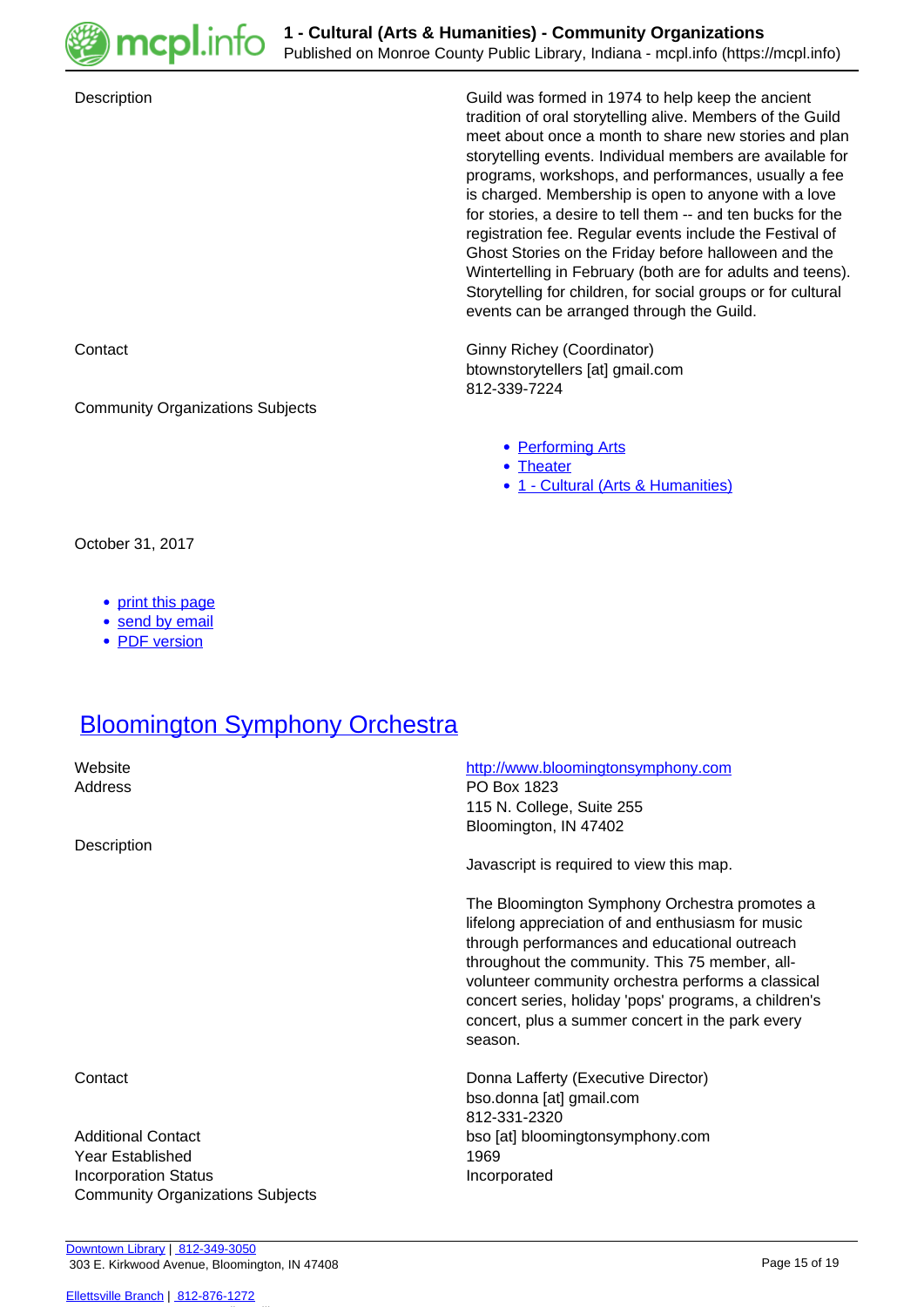

- [1 Cultural \(Arts & Humanities\)](https://mcpl.info/community-organization-subjects/24945)
- [Bands & Ensembles](https://mcpl.info/taxonomy/term/25011)
- [Music](https://mcpl.info/taxonomy/term/25029)
- [Performing Arts](https://mcpl.info/taxonomy/term/25031)

December 3, 2019

- [print this page](https://mcpl.info/print/commorg/bloomington-symphony-orchestra?mini=2021-09)
- [send by email](https://mcpl.info/printmail/commorg/bloomington-symphony-orchestra?mini=2021-09)
- [PDF version](https://mcpl.info/printpdf/commorg/bloomington-symphony-orchestra?mini=2021-09)

#### **[Bloomington Ukulele Club](https://mcpl.info/commorg/bloomington-ukulele-club)**

Year Established 2010 Community Organizations Subjects

#### Website <https://sites.google.com/site/ukuleleclubloomington/>

Description The Bloomington Ukulele Club is a place where Bloomington residents can play the ukulele and continue to develop ukulele skills.

Contact bloomingtonukulele [at] gmail.com

- [Performing Arts](https://mcpl.info/taxonomy/term/25031)
- [Music](https://mcpl.info/taxonomy/term/25029)
- [Bands & Ensembles](https://mcpl.info/taxonomy/term/25011)
- [1 Cultural \(Arts & Humanities\)](https://mcpl.info/community-organization-subjects/24945)

October 31, 2017

- [print this page](https://mcpl.info/print/commorg/bloomington-ukulele-club?mini=2021-09)
- [send by email](https://mcpl.info/printmail/commorg/bloomington-ukulele-club?mini=2021-09)
- [PDF version](https://mcpl.info/printpdf/commorg/bloomington-ukulele-club?mini=2021-09)

#### **[Bloomington Watercolor Society](https://mcpl.info/commorg/bloomington-watercolor-society)**

Additional Address **PO Box 5236** 

Description

#### Website <http://bloomingtonwatercolor.org>/

Address c/o John Waldron Art Center 122 S. Walnut Bloomington, IN 47407 Bloomington, In 47407

Javascript is required to view this map.

The mission of BWS is to promote a growing relationship with artists, encourage one another , and provide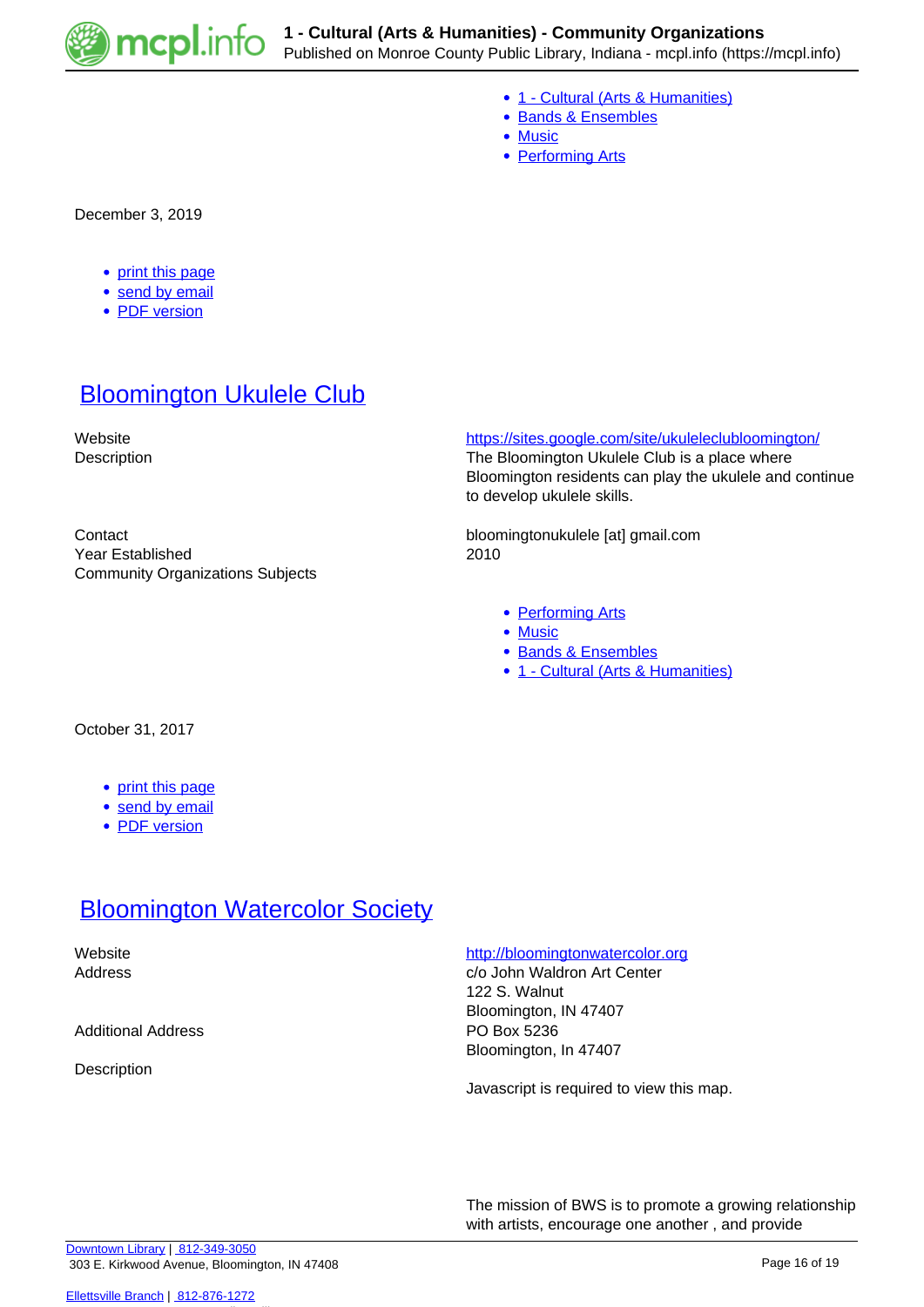

opportunities for promoting and exhibiting our watercolor paintings in the community. Promotes watercolor painting or any water based and applied method. Provides paint-ins and education through demonstrations and guest artists.

Contact Contact Cassidy Young (President) members [at] bloomingtonwatercolor.org

- [1 Cultural \(Arts & Humanities\)](https://mcpl.info/community-organization-subjects/24945)
- [Visual Arts](https://mcpl.info/taxonomy/term/25043)

December 12, 2019

• [print this page](https://mcpl.info/print/commorg/bloomington-watercolor-society?mini=2021-09)

Community Organizations Subjects

- [send by email](https://mcpl.info/printmail/commorg/bloomington-watercolor-society?mini=2021-09)
- [PDF version](https://mcpl.info/printpdf/commorg/bloomington-watercolor-society?mini=2021-09)

### **[Book Circulating Group](https://mcpl.info/commorg/book-circulating-group)**

 Website <https://uclub.sitehost.iu.edu/bookcirculating/> Address 900 E. 7th Street

**Description** 

Community Organizations Subjects

Room 150 Bloomington, IN 47405 Javascript is required to view this map. Must be a member of the University Club. Circulates 15 books a year among members. Books are roughly half fiction and half nonfiction. Contact **Penny Gaither (Co-Chair)** booklady88 [at] gmail.com 812-332-8010

Additional Contact **Lou Moir (Co-Chair)** moirl [at] indiana.edu 822-1515

- [1 Cultural \(Arts & Humanities\)](https://mcpl.info/community-organization-subjects/24945)
- [Indiana University](https://mcpl.info/community-organization-subjects/indiana-university)
- [Reading](https://mcpl.info/taxonomy/term/25037)
- [Book Clubs](https://mcpl.info/taxonomy/term/25148)

May 20, 2021

- [print this page](https://mcpl.info/print/commorg/book-circulating-group?mini=2021-09)
- [send by email](https://mcpl.info/printmail/commorg/book-circulating-group?mini=2021-09)
- [PDF version](https://mcpl.info/printpdf/commorg/book-circulating-group?mini=2021-09)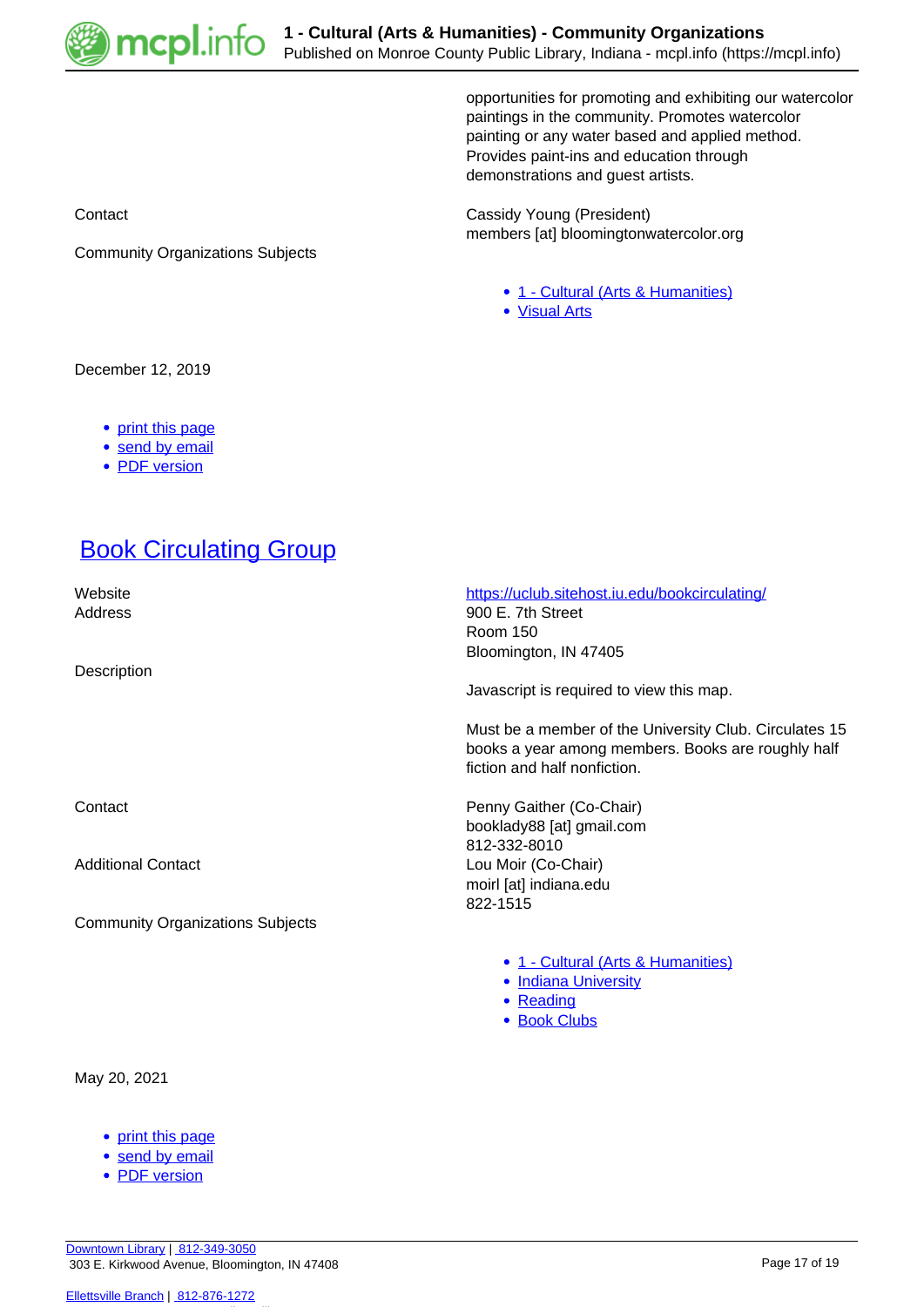

### **[Books Plus Book Discussion Group](https://mcpl.info/commorg/books-plus-book-discussion-group)**

| Website<br>Address<br>Description                             | http://www.monroe.lib.in.us/fiction/books-plus<br>Monroe County Public Library<br>303 E. Kirkwood Ave.<br>Bloomington, IN 47408                                                                                                                                                                                                                                                                                         |
|---------------------------------------------------------------|-------------------------------------------------------------------------------------------------------------------------------------------------------------------------------------------------------------------------------------------------------------------------------------------------------------------------------------------------------------------------------------------------------------------------|
|                                                               | Javascript is required to view this map.                                                                                                                                                                                                                                                                                                                                                                                |
|                                                               | Books Plus is an once-a-month discussion group which<br>meets at the library to talk about a wide range of books<br>and issues. Books and other media, both fiction and<br>nonfiction, are the springboards for discussing new<br>trends, social issues, genres, best sellers, foreign<br>authors, etc. Each month, the group focuses on one or<br>more books (chosen in advance). A volunteer leads the<br>discussion. |
| Contact<br><b>Community Organizations Subjects</b>            | 812-349-3050                                                                                                                                                                                                                                                                                                                                                                                                            |
|                                                               | • 1 - Cultural (Arts & Humanities)<br>• Reading<br>• Book Clubs                                                                                                                                                                                                                                                                                                                                                         |
| May 20, 2021                                                  |                                                                                                                                                                                                                                                                                                                                                                                                                         |
| • print this page<br>send by email<br><b>PDF</b> version<br>٠ |                                                                                                                                                                                                                                                                                                                                                                                                                         |
| <b>By Hand Gallery</b>                                        |                                                                                                                                                                                                                                                                                                                                                                                                                         |
| Website<br>Address<br>Description                             | http://byhandgallery.com/<br>101 W. Kirkwood Ave. Suite 109<br>Bloomington, IN 47404                                                                                                                                                                                                                                                                                                                                    |
|                                                               | Javascript is required to view this map.                                                                                                                                                                                                                                                                                                                                                                                |
|                                                               | Artist's gallery--all items handmade, both local and non-<br>local. Over 70 artists represented.                                                                                                                                                                                                                                                                                                                        |
| Contact                                                       | manager [at] byhandgallery.com                                                                                                                                                                                                                                                                                                                                                                                          |

Community Organizations Subjects

• [1 - Cultural \(Arts & Humanities\)](https://mcpl.info/community-organization-subjects/24945)

[Art](https://mcpl.info/taxonomy/term/25010)

812-334-3255

• [Gallery](https://mcpl.info/taxonomy/term/25021)